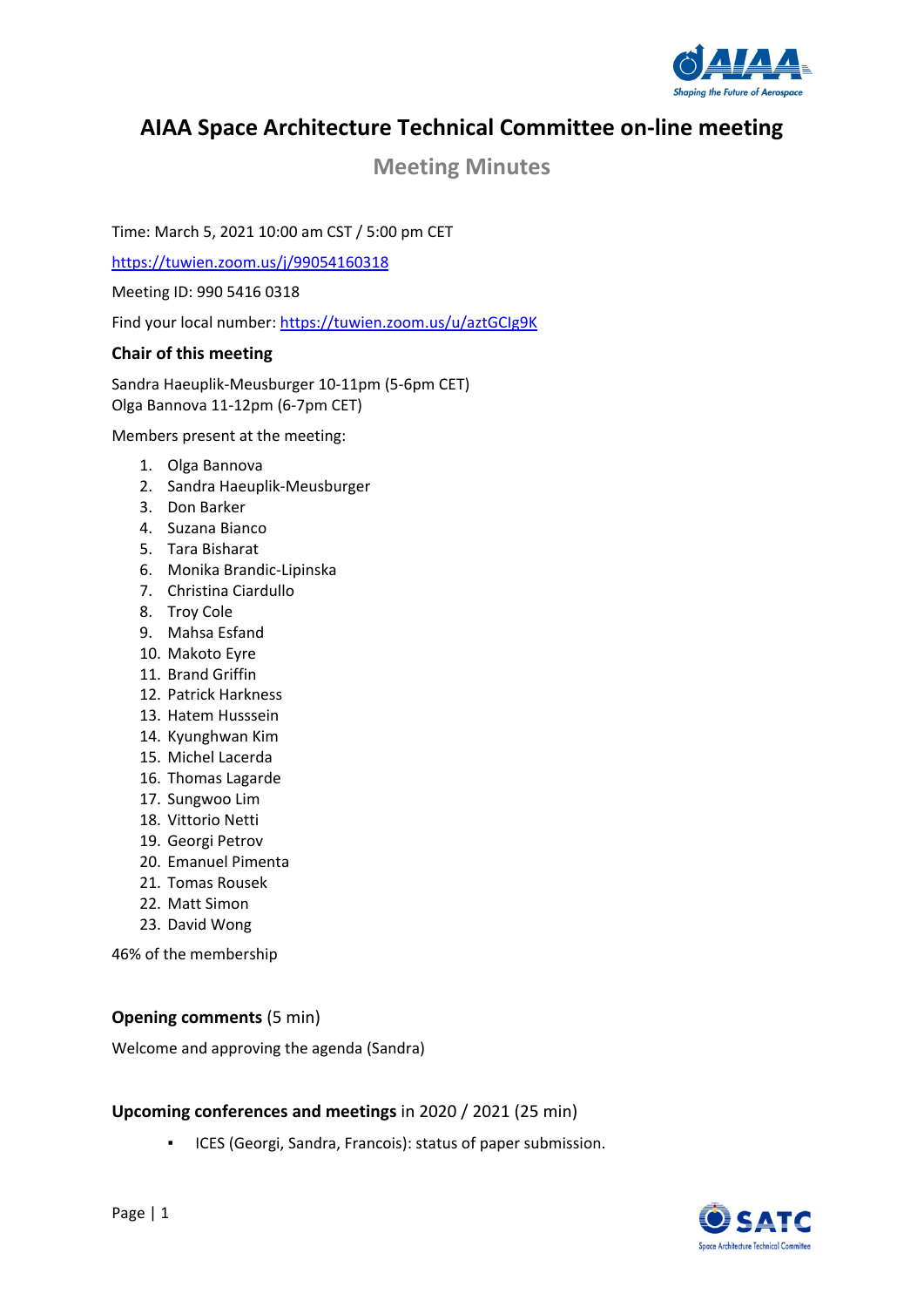

The ICES conference is online this year. 43 abstracts have been submitted, The process of paper reviews has started. Thank you all that assist in reviewing papers.

# SAS Lisbon (Maria Durao): updates for arranging SAS 2021

Note from Maria: SAS is cancelled. She would cooperate in organizing an online event. The group has decided to have an online event

> Please email Georgi and Christina if you would like to contribute to the organization of the SAS 2021

# ASCEND 2021 (Michel): status and plans for sessions

Will be virtual, possibly hybrid. At Ascend events is an open call for sessions, panels, workshops, same sessions as last year, 15.-17<sup>th</sup> of November,

More info at: https://www.ascend.events/call-for-content/

> Michel will update the group on deadlines and the price of the conference.

> Website: shall go to events; please also update the 'upcoming events' with ASCEND, ICES 2021 and IAC 2021

### IAC 71 Dubai (Barbara, Anna-Marlene, Olga)

Pre‐Note from Barbara: IAC E 5.1 ‐ Space Architecture: abstract submission closing ‐ thereafter with Olga and Anne‐Marlene selection; IAC 2021: Brent, Christina, Hatem and myself amended and re‐ submitted our Space Architecture Special Session proposal for the IAC 2021

#### 2021 plans for the IAC and other events in Dubai (Hatem)

Hatem: not announced if virtual or physical, A program for 2‐3 days before the IAC, touristic excursion, stargazing night in the desert, before the begin of the conference

# **Subcommittee reports and current projects** (60 mins)

- $\bullet$  10 min Exhibitions (Maria Durao) no update, due to lockdown, standby for cultural events until April‐Mai
- 10 min Standards Committee (Ondrej) Last status received: Currently, is another round of approvals. The lead time estimated by AIAA is 6 + months to publication. Ondrej will try to map this process for future reference and get hold of an online reference for S-153 for external reference purposes.
- 10 min Best Paper Awards (Emanuel); Mirpuri Foundation sponsorship (Christina)

Emanuel: many professional papers, less student papers, winners will be presented at ASCEND

● 10 min – Membership (Marc / Zeyaad)

Olga reported that new members have been accepted. Few members stepped down their recognitions and new members welcome will be done during the next meeting in May.

● 10 min – Educational subcommittee (Matt)

Matt: space architecture radio broadcast activity, update website with the website team, streamline the email process for educations inquires, established an education@spacearchitect.org email.

> request from Marc: please organize a standardized approach to mentorship, internships, career, counseling …

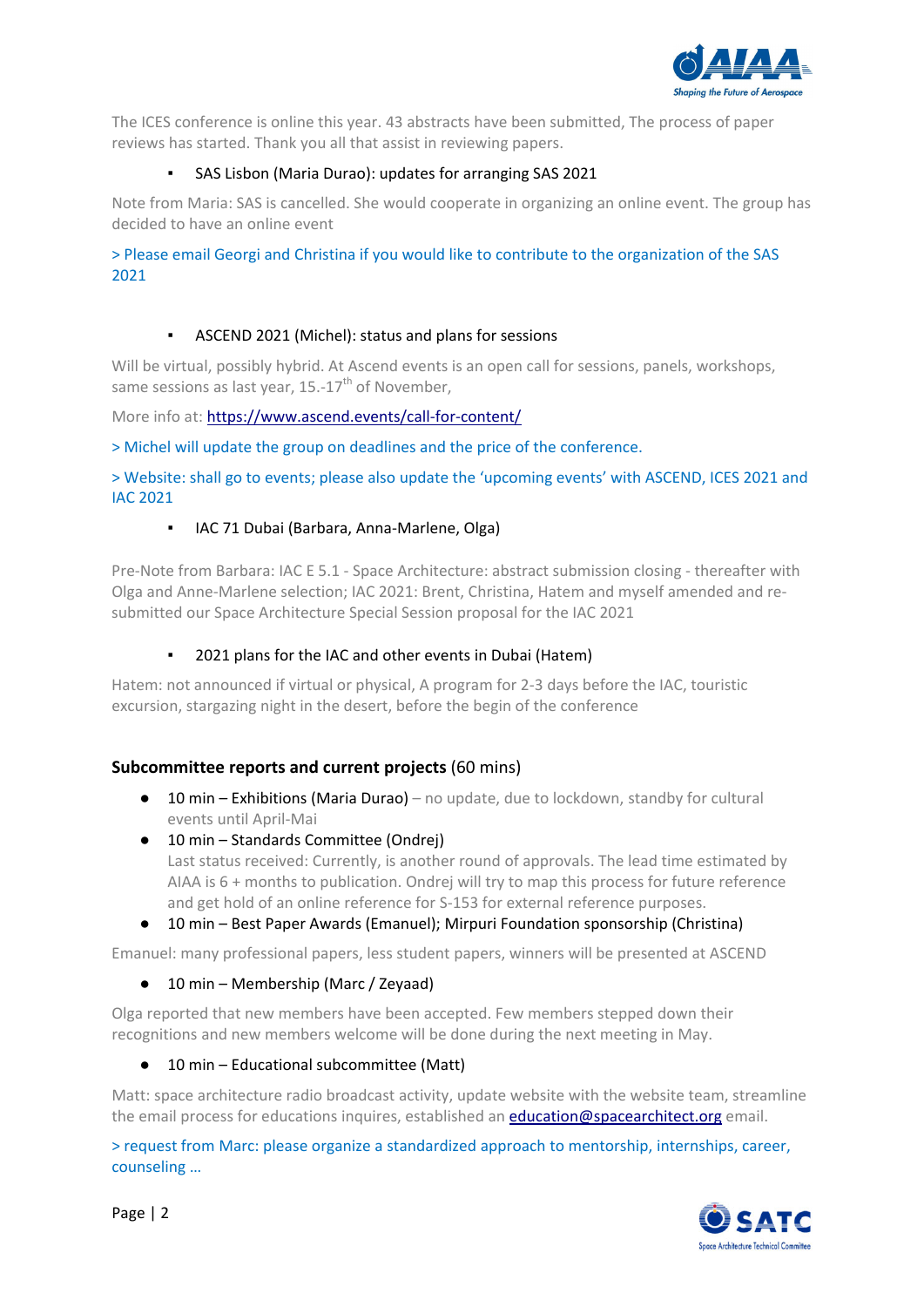

### ● Sponsoring (Christina and Makoto)

Several options were discussed: crowdfunding, grants, foundations, and organizational issues

Award for best paper doesn't need to have money, what do sponsors get for what they pay …

#### > Task group – next meeting on Strategy MEETING – near term / mid term / farterm: what do we want, what do we need money for, for what do we stand, what is what we don't want

From Don Barker: The biggest difficulty now will be to understand how all potential donors are and will react in the near future due to continuing Covid19, as well as potential programmatic changes in the US space program. If the architecture topic is dedicated to Lunar/Moon topics then LSIC might be a place to go and get the word out or ask for potential money prospects. http://lsic.jhuapl.edu/ From Patrick Harkness noted: Yes, asking for a lot means people take you seriously. Strategy meeting is a great idea. I would be very happy to be involved in strategy/funding discussions From Thomas Lagarde : I would like to hear what people think is a good way to go about it, it would be a lot like funding for a start-up. It would be great to hear from the ones who have done that before. Personally, I just did market and competition analysis, not good enough.

### ● 10 min – The Gordon Woodcock award and paper (Brand, Marc, Brent): abstract submitted to IAC history symposium

Brand: The award will be processed at AIAA level, has submitted the abstract on Woodcock to IAC, has collected documents (paintings, images…)

From Christina Ciardullo : Is there a feature (podcast/press release) we can do on the website on the winner of the Gordon Woodcock Award?

#### > Possibly propose a panel on Woodcock for Ascend

● 10 min – 2021 Year in review article prep (Barbara, Maria, Ted): SA professional award, exhibitions etc.)

No update

● 10 min – SATC Radio Broadcast on Space Architecture (Mahsa, Suzie, Tara, Matt, Sandra, Olga, Barbara, others?)

Mahsa: prepared a concept on possible broadcast, including personal journey of space architects, interviews with professional space architects, projects and the work process, debates on actual topics,

### > if anybody is interested in contributing to the activity please contact Masha and Suzie (radio broadcast and later youtube channel)

#### **Website and online activities** (20 mins) (David)

- Mailing list recent privacy protection actions
- Website updates (Melodie, Vittorio)

David, Vittorio: update of the website, the about and resources sections has been simplified, new section on 'how to become a space architect', work on internal procedures and processes

#### > please feedback to Vittorio

● Needs for SATC and SpaceArchitect.org

Tom works on the integration of website and social media

> Tom will send out an email to the group on a specific meeting for social media outreach